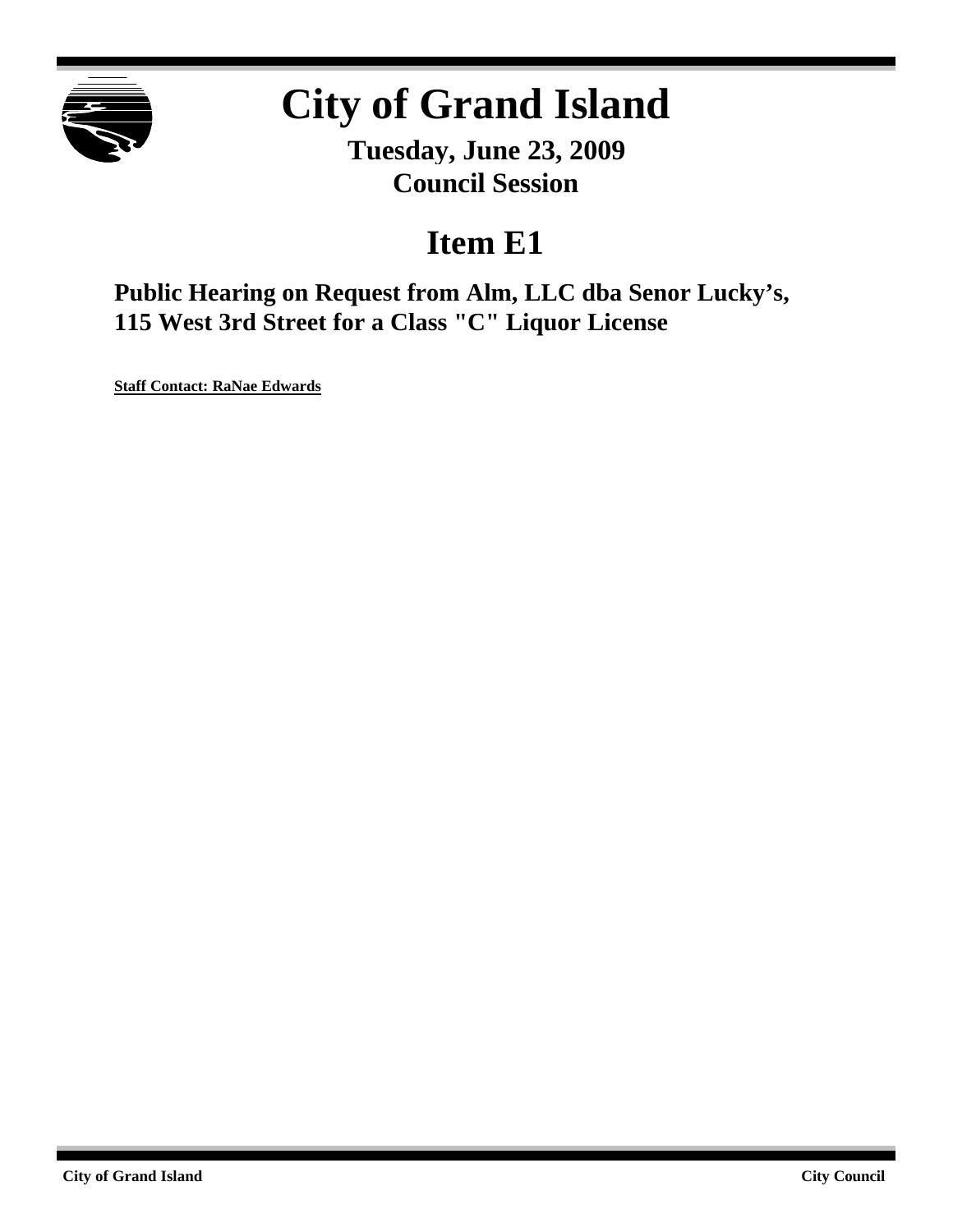## **Council Agenda Memo**

| <b>From:</b>    | RaNae Edwards, City Clerk                                                                                           |  |  |
|-----------------|---------------------------------------------------------------------------------------------------------------------|--|--|
| <b>Meeting:</b> | June 23, 2009                                                                                                       |  |  |
| Subject:        | Public Hearing on Request from Alm, LLC dba Senor<br>Lucky's, 115 West 3rd Street for a Class "C" Liquor<br>License |  |  |
| Item $#$ 's:    | $E-1 & 2E I-1$                                                                                                      |  |  |
| $Presenter(s):$ | RaNae Edwards, City Clerk                                                                                           |  |  |

### **Background**

Section 4-2 of the Grand Island City Code declares the intent of the City Council regarding liquor licenses and the sale of alcohol.

#### **Declared Legislative Intent**

It is hereby declared to be the intent and purpose of the city council in adopting and administering the provisions of this chapter:

- (A) To express the community sentiment that the control of availability of alcoholic liquor to the public in general and to minors in particular promotes the public health, safety, and welfare;
- (B) To encourage temperance in the consumption of alcoholic liquor by sound and careful control and regulation of the sale and distribution thereof; and
- (C) To ensure that the number of retail outlets and the manner in which they are operated is such that they can be adequately policed by local law enforcement agencies so that the abuse of alcohol and the occurrence of alcohol-related crimes and offenses is kept to a minimum.

#### **Discussion**

Alm, LLC dba Senor Lucky's, 115 West 3rd Street has submitted an application for a Class "C" Liquor License. A Class "C" Liquor License allows for the sale of alcohol on and off sale inside the corporate limits of the city.

City Council action is required and forwarded to the Nebraska Liquor Control Commission for issuance of all licenses. This application has been reviewed by the Clerk, Building, Fire, Health, and Police Departments.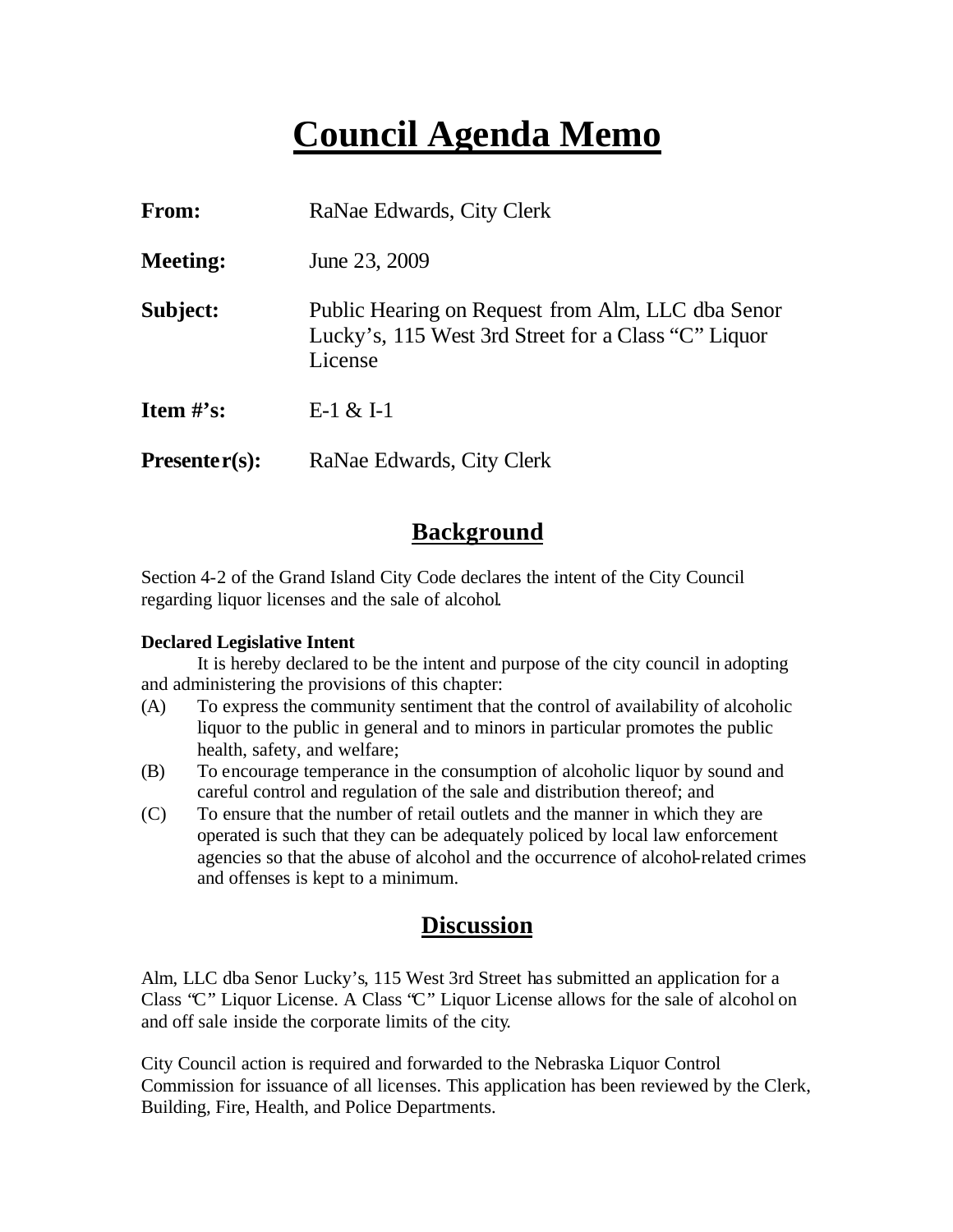Also submitted was a Liquor Manager Designation for Abbigal Meyer, 328 South Plum Street.

### **Alternatives**

It appears that the Council has the following alternatives concerning the issue at hand. The Council may:

- 1. Approve the application.
- 2. Forward to the Nebraska Liquor Control Commission with no recommendation.
- 3. Forward to the Nebraska Liquor Control Commission with recommendations.
- 4. Deny the application.

#### **Recommendation**

Based on the Nebraska Liquor Control Commission's criteria for the approval of Liquor Licenses, City Administration recommends that the Council approve the application.

## **Sample Motion**

Move to approve the application of Alm, LLC dba Senor Lucky's, 115 West 3rd Street for a Class "C" Liquor License contingent upon final inspections and the request from Abbigal Meyer, 328 South Plum Street for a Liquor Manager Designation contingent upon Ms. Meyer completing a state approved alcohol server/seller training program.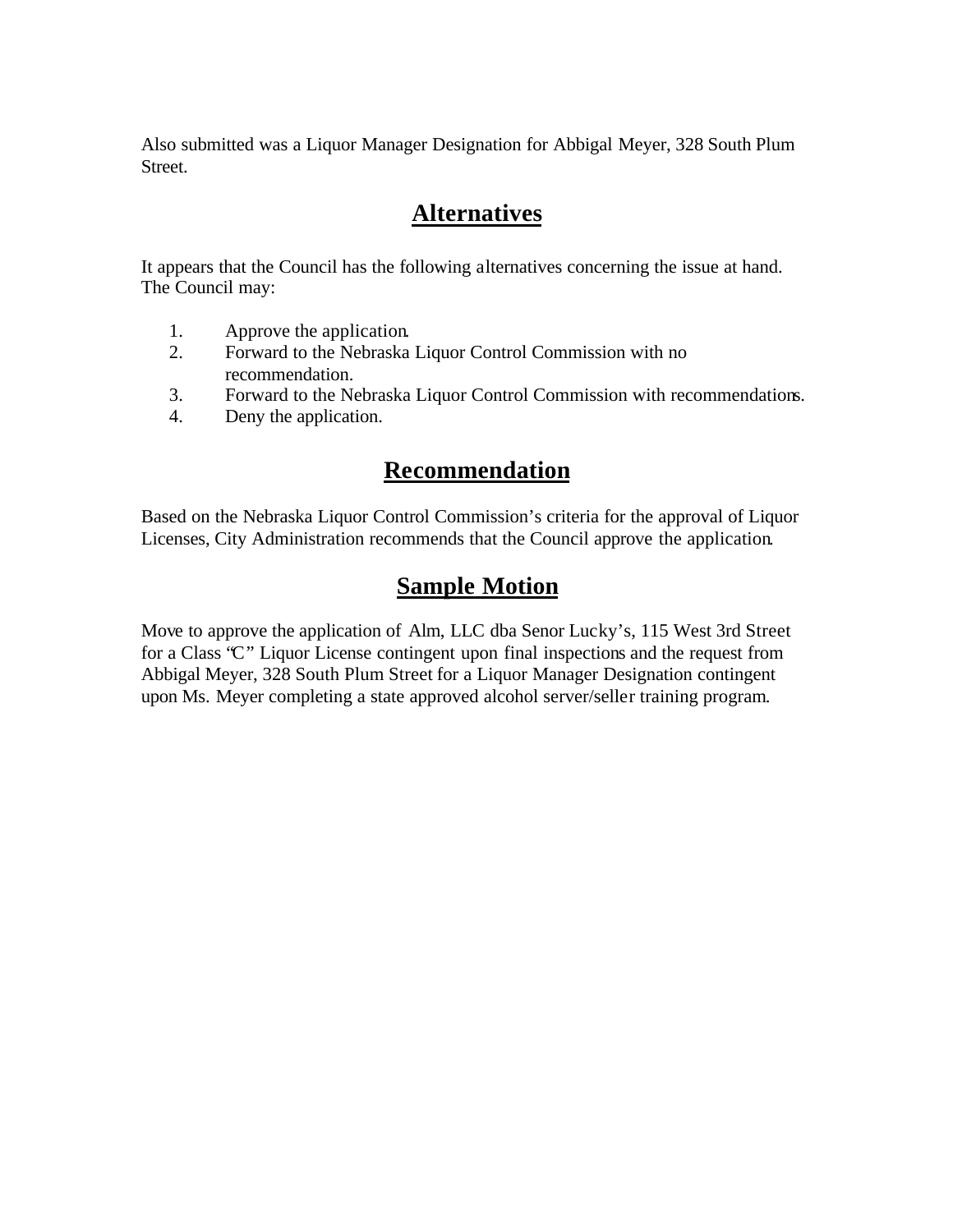| 06/09/09<br>14:19                                                                                                                                             | Grand Island Police Dept.<br>LAW INCIDENT TABLE                                                                             | 450<br>Page:<br>$\overline{1}$ |
|---------------------------------------------------------------------------------------------------------------------------------------------------------------|-----------------------------------------------------------------------------------------------------------------------------|--------------------------------|
| City<br>Occurred after<br>Occurred before<br>When reported<br>Date disposition declared<br>Incident number<br>Primary incident number                         | : Grand Island<br>: 14:52:07 06/05/2009<br>: 14:52:0706/05/2009<br>: 14:52:0706/05/2009<br>$\div$ 06/05/2009<br>: L09060683 |                                |
| Incident nature<br>Incident address<br>State abbreviation<br>ZIP Code<br>Contact or caller                                                                    | : Liquor Lic Inv Liquor License Investigation<br>: 115 3rd St W<br>$\pm$ NE<br>: 68801                                      |                                |
| Complainant name number<br>Area location code<br>Received by<br>How received<br>Agency code<br>Responsible officer<br>Offense as Taken<br>Offense as Observed | : PCID Police - CID<br>: Vitera D<br>: T Telephone<br>: GIPD Grand Island Police Department<br>: Vitera D                   |                                |
| Disposition<br>Misc. number<br>Geobase address ID<br>Long-term call ID<br>Clearance Code<br>Judicial Status                                                   | : ACT Active<br>11226<br>: CL Case Closed<br>NCI<br>Non-criminal Incident                                                   |                                |

INVOLVEMENTS:

NM 58943 06/05/09 Meyer, Abbigal L Owner

LAW INCIDENT NARRATIVE:

I Received a Copy of a Liquor License Application for Senor Lucky's and a Copy of a Liquor Manager Application from Abigail Meyer.

LAW INCIDENT RESPONDERS DETAIL:

Se Responding offi Unit n Unit number 1 Vitera D 318 Vitera D

LAW SUPPLEMENTAL NARRATIVE:

| Seq Name   |  | Date |                     |
|------------|--|------|---------------------|
|            |  |      |                     |
| 1 Vitera D |  |      | 15:10:22 06/05/2009 |

Grand Island Police Department